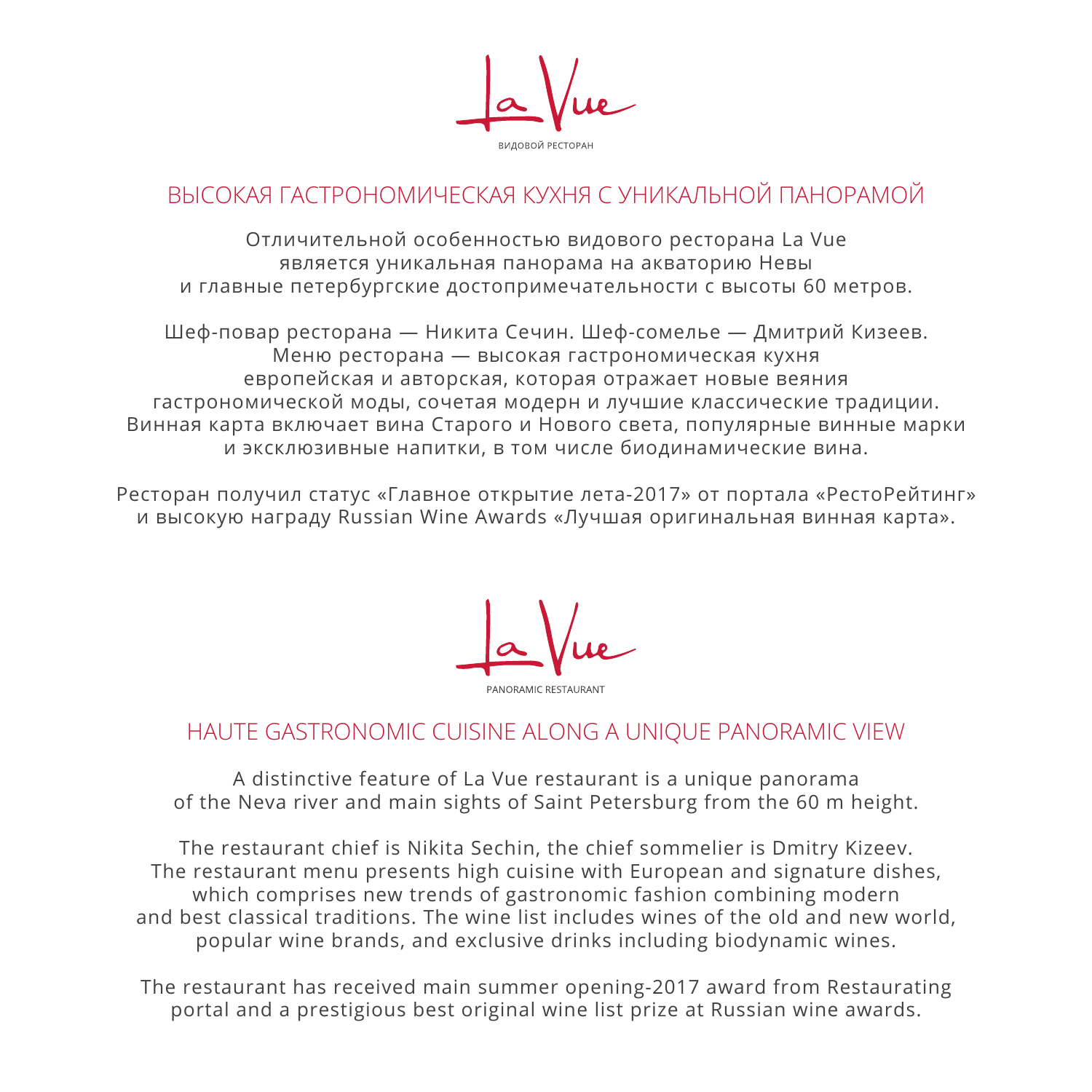### **BeraH-cet** | Vegan set

### ТАКО ИЗ РЕДЬКИ С АРБУЗОМ И ТОФУ

Radish taco with watermelon and toful

### **БЕЛАЯ СПАРЖА С КРЕМОМ ИЗ ТОФУ И ТРЮФЕЛЕМ**

White asparagus with tofu cream and truffles

#### ТЕМПУРА ИЗ БРОККОЛИ с соусом Vinegar и чесночными чипсами

Broccoli tempura with vinegar sauce and garlic chips

#### **XYMYC** подаётся с питой и томатами

Hummus served with pita and tomatoes

#### СТЕЙК ИЗ ЦВЕТНОЙ КАПУСТЫ с острыми томатами Кимчи

Cauliflower steak with spicy kimchi tomatoes

#### ГРАНОЛА С КОКОСОВЫМ ГАНАШЕМ с семенами чиа и тыквой

Granola with coconut ganache, chia seeds, and pumpkin

# 1900 ₽

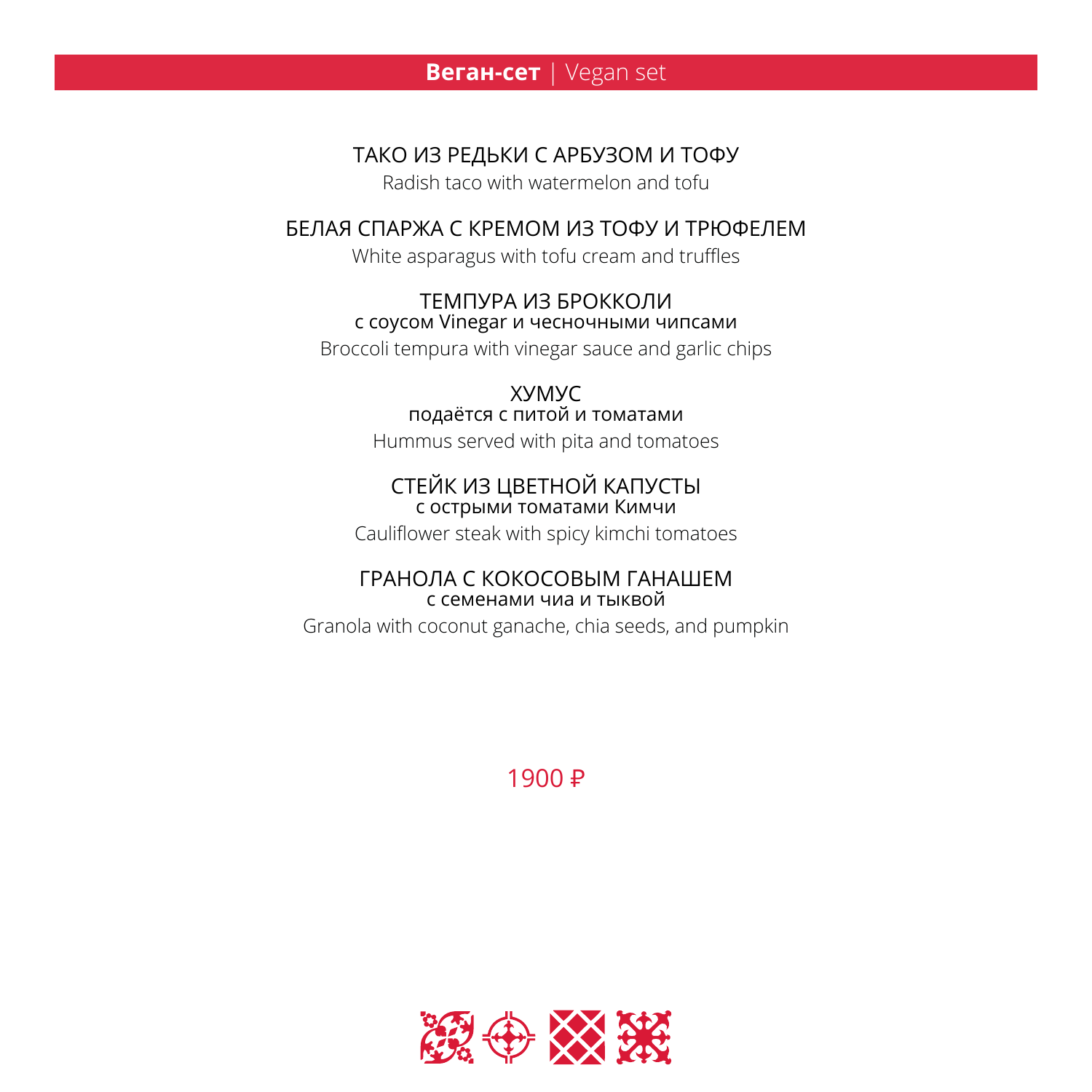

РЕПА / ТЫКВА / КОЗИЙ СЫР

Turnip / pumpkin / goat cheese

## ТАТАКИ ИЗ ГРЕБЕШКА С КРАСНОЙ ИКРОЙ

Scallop tataki with red caviar

### ПЕЧЁНАЯ ФЕРМЕРСКАЯ МОРКОВЬ С КОПЧЁНЫМ ТВОРОГОМ И БАСТУРМОЙ

Baked carrots with smoked cottage cheese and beef jerky

КАРЕ ЯГНЁНКА С КОРНЕМ ПЕТРУШКИ И СЛИВАМИ

Rack of lamb with parsley root and plums

ТЫКВЕННЫЙ ПИРОГ Pumpkin pie

# $3400 \text{ P}$

**Блюда на компанию** | Dishes to share

## ШОУ-ПОДАЧА ОТ ШЕФ-ПОВАРА

| БАРАНЬЯ НОГА С ПЛОВОМ ИЗ ПОЛБЫ<br>Mutton leg with spelt pilaw       | 7500 ₽              |
|---------------------------------------------------------------------|---------------------|
| РОСТБИФ С ПЕЧЁНЫМ КАРТОФЕЛЕМ<br>Roast beef with baked potatoes      | 7500 ₽              |
| ЦЕЛЫЙ ОСЬМИНОГ С ЧЁРНЫМ РИЗОТТО<br>Whole octopus with black risotto | 9500 $\sqrt{P}$     |
| ХОЛОДНЫЙ ЧИЗКЕЙК<br>Cold cheesecake                                 | 1600 $\overline{P}$ |

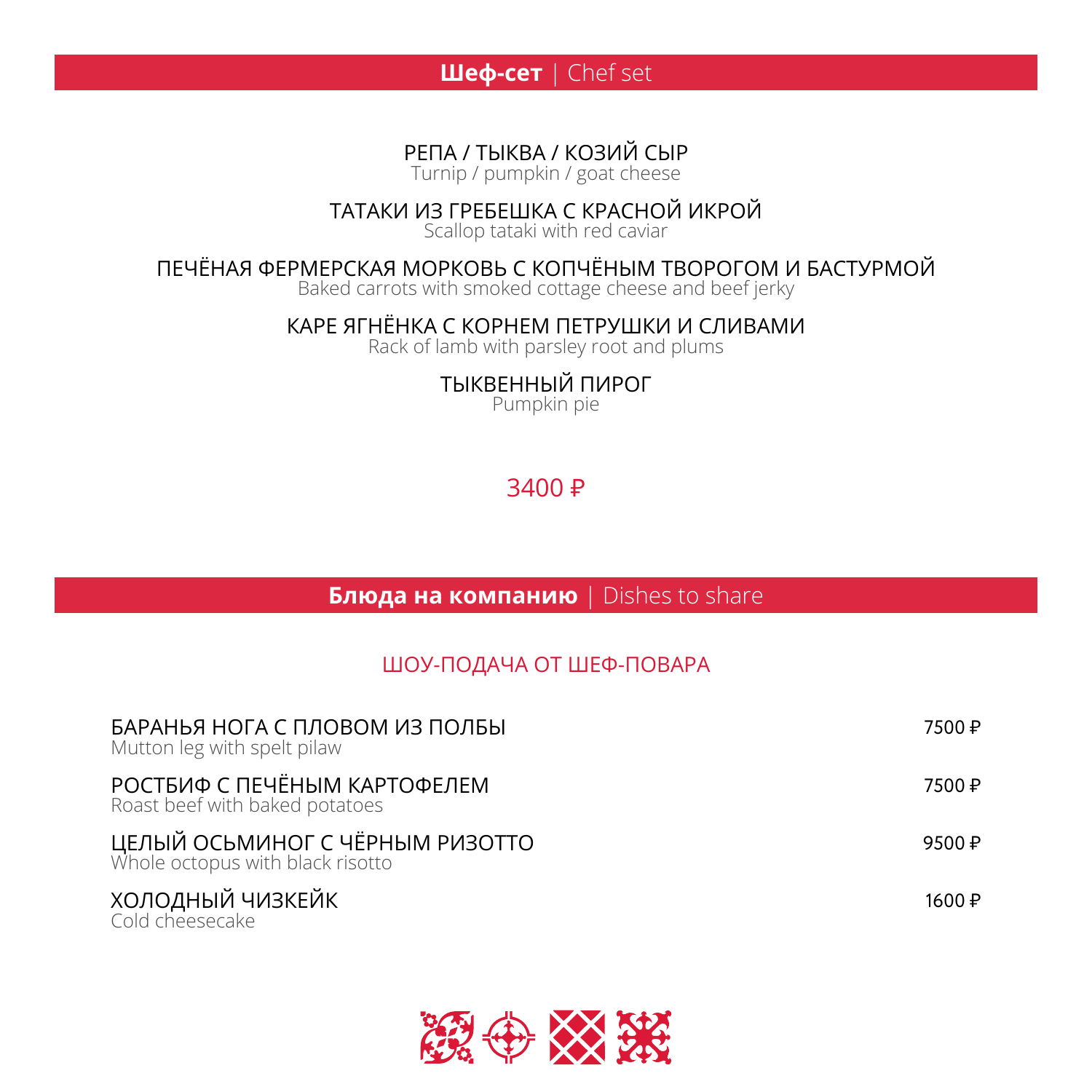|      | <b>Закуски</b>   Starters                                                                                                                                                                                                                                 |                       |
|------|-----------------------------------------------------------------------------------------------------------------------------------------------------------------------------------------------------------------------------------------------------------|-----------------------|
|      | ПРЯНЫЕ ОЛИВКИ<br>Piquant olives                                                                                                                                                                                                                           | 490₽                  |
|      | «БИТЫЕ» ОГУРЦЫ<br>Smashed cucumbers                                                                                                                                                                                                                       | 350 ₽                 |
|      | ОСТРЫЕ ТОМАТЫ<br>Spicy tomatoes                                                                                                                                                                                                                           | 350 ₽                 |
|      | НЕЖНЫЙ КУРИНЫЙ ПАШТЕТ С ЧАТНИ ИЗ КУРАГИ<br>Tender chicken pâté with dried apricot chutney                                                                                                                                                                 | 420 ₽                 |
|      | <b>XYMYC</b><br>подаётся с питой, томатами и фетой<br>Hummus served with pita, tomatoes and feta                                                                                                                                                          | 290₽                  |
|      | <b>ЧИАБАТТА</b><br>с сыром Страчателла / с говядиной / с крабом<br>Ciabatta with Stracciatella / beef / crab                                                                                                                                              | 450 P   550 P   750 P |
|      | СТРАЧАТЕЛЛА<br>с жареными персиками и клюквой в сахаре<br>Stracciatella cheese with fried peaches and sugar-coated cranberries                                                                                                                            | 840 ₽                 |
|      | БУРРАТА (1/2 порц. / 1 порц.)<br>со сладкими томатами и соусом Песто<br>Burrata with sweet tomatoes and Pesto sauce                                                                                                                                       | 620 ₽   1180 ₽        |
| NEW! | СУГУДАЙ ИЗ ЯКУТСКОГО ОМУЛЯ<br>Yakut appetizer of Arctic cisco                                                                                                                                                                                             | 510 ₽                 |
|      | МАЛОСОЛЬНЫЙ ЛОСОСЬ С ЖАРЕНЫМИ ПЕРСИКАМИ<br>и с огуречным кремом<br>Light-salted salmon with fried peaches and cucumber cream                                                                                                                              | 940 ₽                 |
| NEW! | КОПЧЁНАЯ ОЛЕНИНА<br>с быстросольными грибами, брусникой и картофелем конфи<br>Smoked venison with fresh-salted mushrooms, red bilberries and potatoes confits                                                                                             | 550₽                  |
|      | СЫРНАЯ ДОСКА<br>Чеддер, Пармезан, Камамбер, Адыгейский, Козий,<br>варенье из кураги, варенье из инжира, клубника, миндаль<br>Cheese board: Cheddar, Parmesan, Camembert, Adygei cheese,<br>Goat cheese, dried apricot jam, fig jam, strawberries, almonds | 1400 ₽                |
|      | МЯСНАЯ ДОСКА<br>Чоризо, Спьяната Романо, Брезаола, Пармская ветчина, гриссини, каперсы фри<br>Meat board: Chorizo, Spianata Romano salami,<br>Bresaola, Parma ham, grissini, fried capers                                                                 | 1400 ₽                |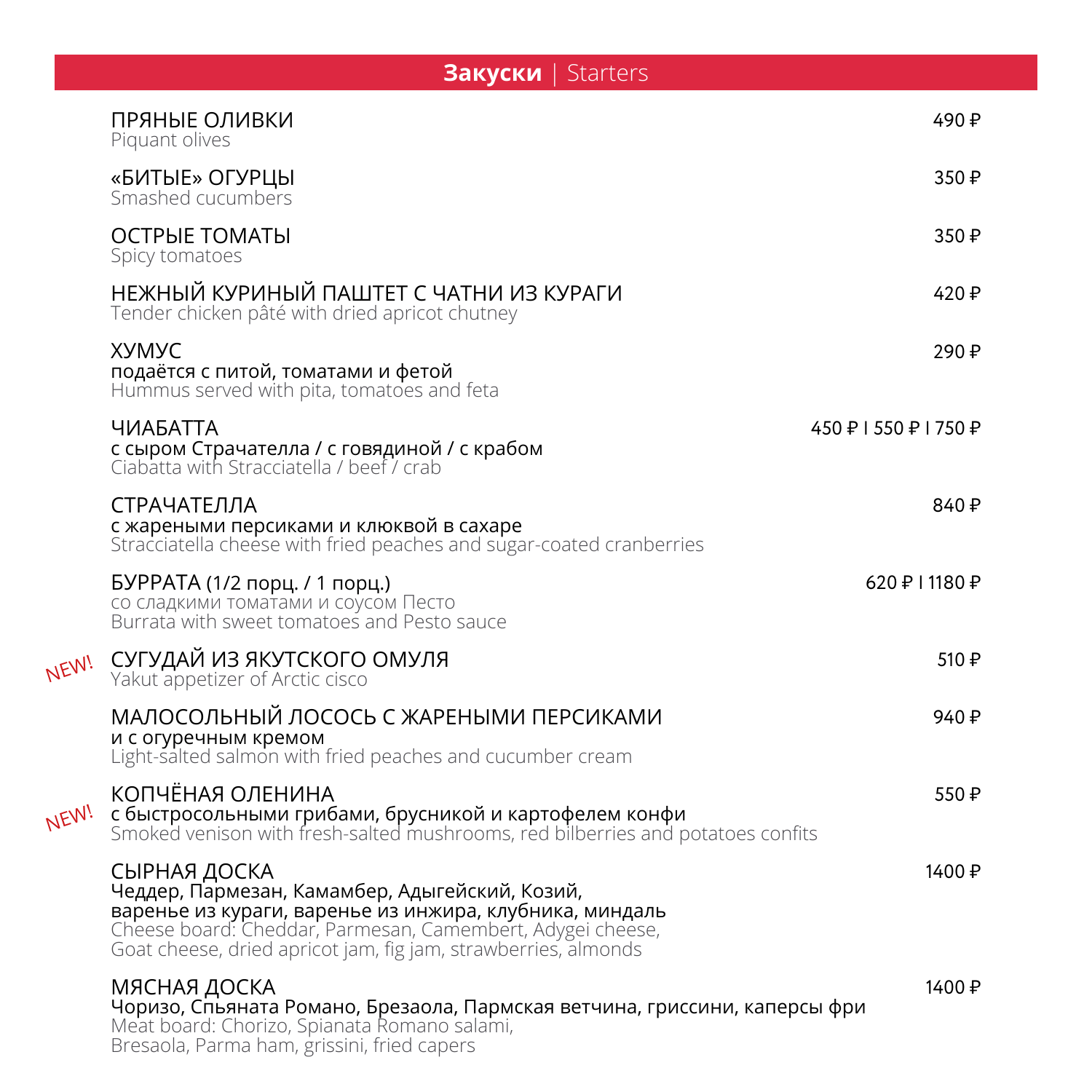#### ВИННЫЙ СЕТ Чеддер, Пармезан, Камамбер, Чоризо, Спьяната Романо, Пармская ветчина, вяленые томаты, артишоки, оливки, сырные гриссини, куриный паштет, каперсы фри, варенье из кураги, домашний хлеб Wine set: Cheddar, Parmesan, Camembert, Chorizo, Spianata Romano salami, Parma ham, sun-dried tomatoes, artichokes, green olives, cheese grissini, chicken pâté, fried capers, dried apricot jam, home-made bread

| <b>RAW</b>                                                                                                                       |                  |
|----------------------------------------------------------------------------------------------------------------------------------|------------------|
| УСТРИЦЫ (1 шт.)<br>Oysters (1 pc)                                                                                                | 320 $\downarrow$ |
| ТАРТАР ИЗ ДОРАДО<br>с огуречной водой и кремом из водорослей<br>Dorado tartare with cucumber water and algae cream               | 770 ₽            |
| ТАРТАР ИЗ ТУНЦА<br>с малосольной клубникой и муссом из авокадо<br>Tuna tartare with light-salted strawberries and avocado mousse | 890 ₽            |
| СЕВИЧЕ ИЗ ЛОСОСЯ<br>в тигрином молоке<br>Salmon ceviche in Tiger's milk sauce                                                    | 820 ₽            |
| СЕВИЧЕ ИЗ ГРЕБЕШКА<br>с граните из лайма<br>Scallop ceviche with lime granita                                                    | 890 ₽            |
| ТАТАКИ ИЗ ТУНЦА<br>с манговым соусом и авокадо<br>Tuna tataki with mango sauce and avocado                                       | 890 ₽            |
| ТАРТАР ИЗ ГОВЯДИНЫ<br>с «битыми» огурцами и луковым кремом<br>Beef tartare with smashed cucumbers and onion cream                | 890 ₽            |
| КАРПАЧЧО ИЗ ГОВЯДИНЫ С БЕЛЫМИ ГРИБАМИ<br>Beef carpaccio with ceps                                                                | 990 ₽            |



 $2400 \text{ P}$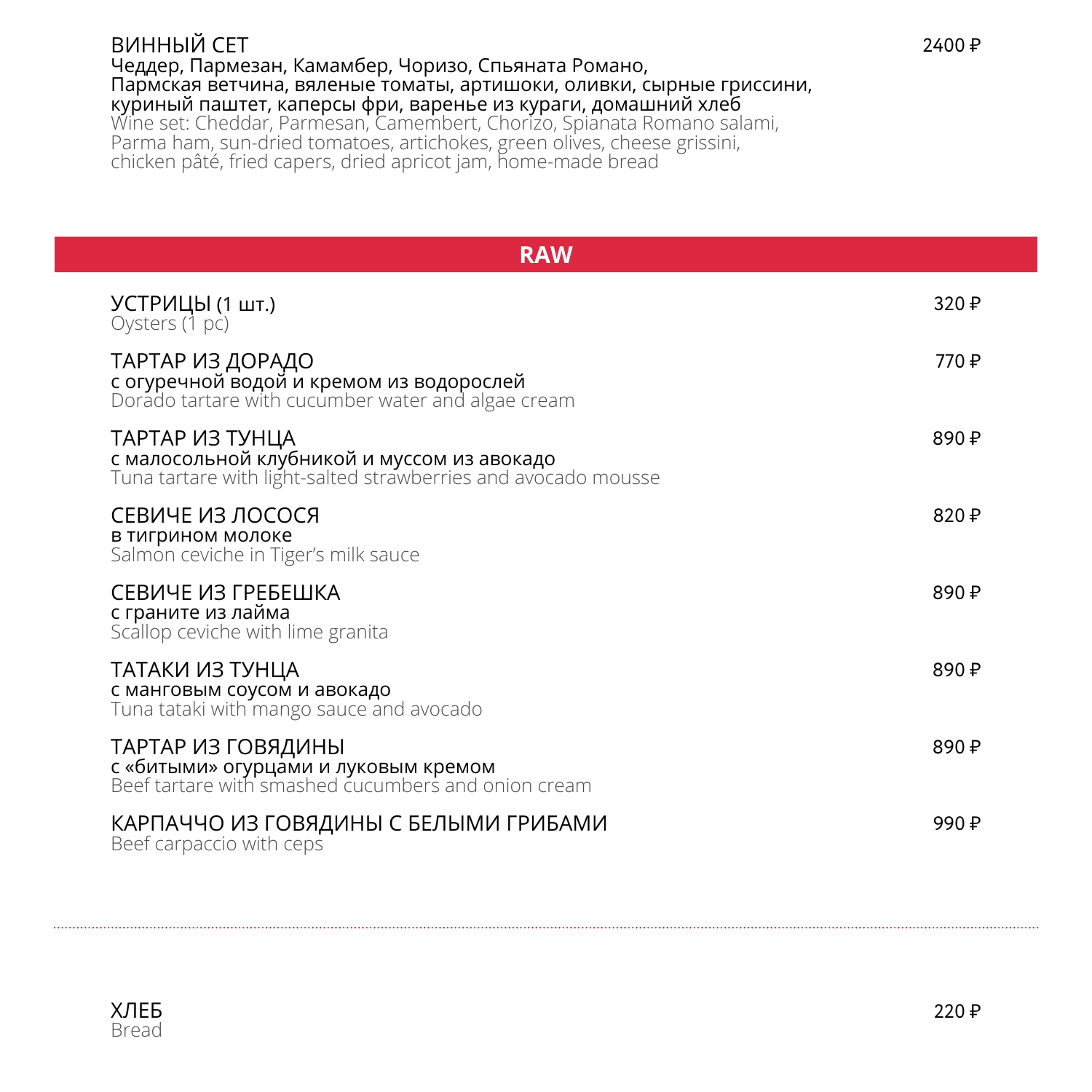| Salads<br>Салаты                                                                                                                              |               |  |
|-----------------------------------------------------------------------------------------------------------------------------------------------|---------------|--|
| ОЛИВЬЕ «LA VUE»<br>с копчёным соусом и щучьей икрой<br>Olivier salad "La Vue" with smoked sauce and pike caviar                               | 450₽          |  |
| ОВОЩНОЙ САЛАТ В АЗИАТСКОМ СТИЛЕ<br>Asian-styled vegetable salad                                                                               | 440 $P$       |  |
| САЛАТ СО СВЁКЛОЙ<br>с клубникой и козьим сыром<br>Beetroot salad with strawberries and goat cheese                                            | 720 ₽         |  |
| СТРАЧАТЕЛЛА С КРАСНОЙ ИКРОЙ И ТОМАТАМИ<br>Stracciatella with red caviar and tomatoes                                                          | 920 ₽         |  |
| САЛАТ С ДАЛЬНЕВОСТОЧНЫМ КАЛЬМАРОМ<br>с «битыми» кабачками и греческим йогуртом<br>Salad of far east squid, smashed squashes and Greek yoghurt | 490 ₽         |  |
| САЛАТ С ПЕЧЕНЬЮ ТРЕСКИ И СТРУЧКОВОЙ ФАСОЛЬЮ<br>Cod liver salad with green beans                                                               | 770₽          |  |
| САЛАТ НИСУАЗ С ЯЙЦОМ ПАШОТ<br>Niçoise salad with poached egg                                                                                  | 790 ₽         |  |
| САЛАТ С КРЕВЕТКАМИ, АРТИШОКАМИ И ДОМАШНИМ СОУСОМ ПЕСТО<br>Shrimp salad with artichokes and home-made Pesto sauce                              | 950₽          |  |
| САЛАТ С ОСЬМИНОГОМ, ПЕЧЁНЫМ КАРТОФЕЛЕМ И СЕЛЬДЕРЕЕМ<br>Salad of octopus, baked potatoes and celeries                                          | 870₽          |  |
| САЛАТ С КРАБОМ, КРЕВЕТКАМИ, ТАЙСКИМ МАНГО И ПАПАЙЕЙ<br>Salad of crab, shrimps, Thai mango and papaya                                          | 920₽          |  |
| ЗЕЛЁНЫЙ САЛАТ С КРАБОМ<br>Green salad with crab                                                                                               | 920₽          |  |
| ГОРЯЧИЙ ЦЕЗАРЬ С ЦЫПЛЁНКОМ / С КРЕВЕТКАМИ<br>Hot Caesar salad with chicken / with shrimps                                                     | 680 ₽   770 ₽ |  |
| ОСТРЫЙ САЛАТ С РОСТБИФОМ<br>с хрустящими баклажанами и фермерским сыром<br>Spicy salad of roast beef, crispy eggplants, and farm cheese       | 750 ₽         |  |

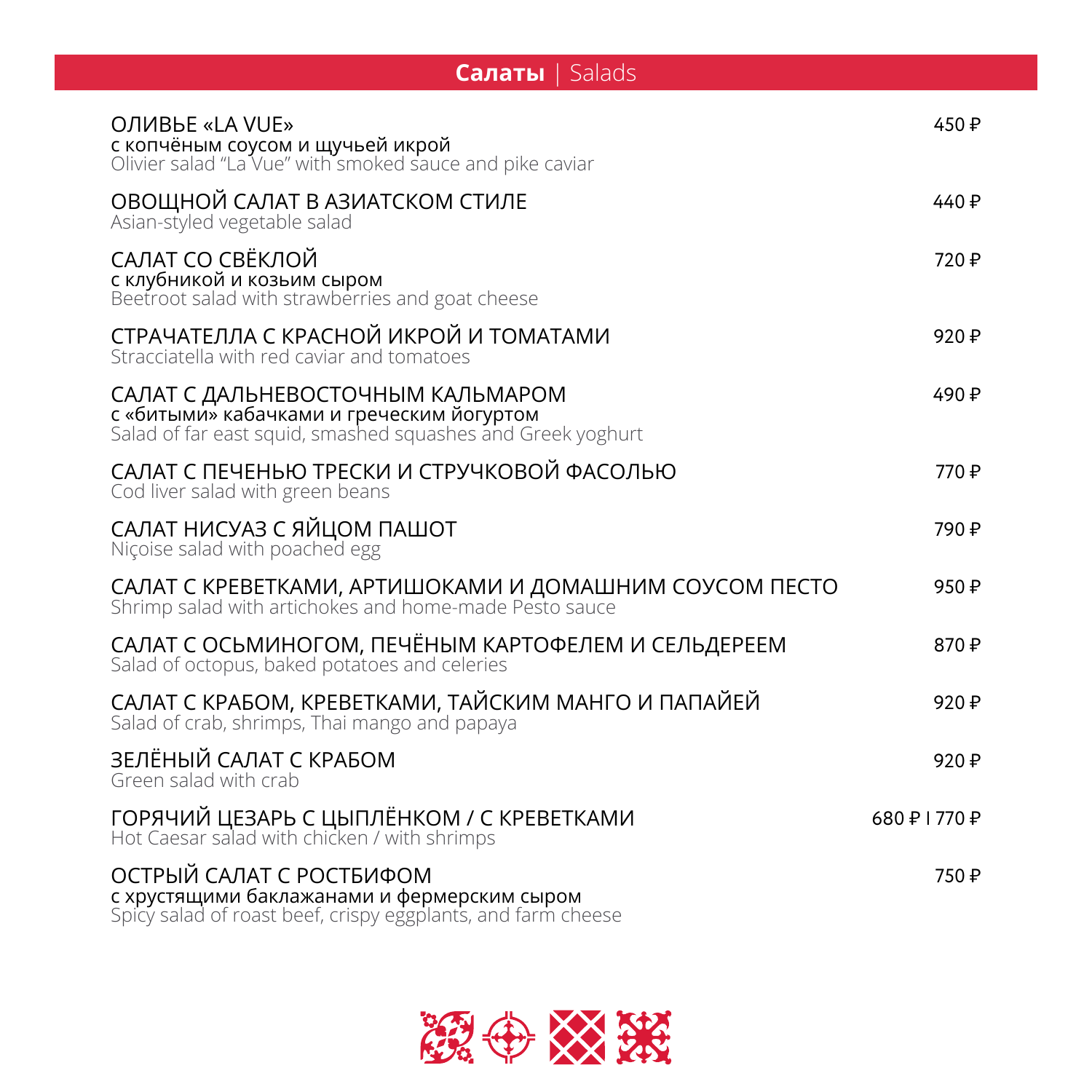| <b>Горячие закуски</b>   Hot appetizers                                                                                  |                |  |
|--------------------------------------------------------------------------------------------------------------------------|----------------|--|
| МЕДОВАЯ РЕПА С МУССОМ ИЗ КОЗЬЕГО СЫРА<br>Honey turnip with goat cheese mousse                                            | 450 ₽          |  |
| КАПУСТА СО СМЕТАННЫМ СОУСОМ И ТРЮФЕЛЬНОЙ СОЛЬЮ<br>Cabbage with sour cream sauce and truffle salt                         | 290₽           |  |
| ПЕЧЁНАЯ ФЕРМЕРСКАЯ МОРКОВЬ<br>с копчёным творогом и бастурмой<br>Baked carrots with smoked cottage cheese and beef jerky | 420 $P$        |  |
| ОЛАДЬИ ИЗ ЦУКИНИ С КРЕВЕТКАМИ<br>Zucchini fritters with shrimps                                                          | 570 ₽          |  |
| КРЕВЕТКИ В ТЕСТЕ КАТАИФИ<br>Shrimps in kataifi dough                                                                     | 670 $\text{P}$ |  |
| ЧИЛИ-КРАБ<br>Chili crab                                                                                                  | 1650 ₽         |  |
| ФАЛАНГИ КАМЧАТСКОГО КРАБА<br>Kamchatka crab legs                                                                         | 4900 ₽         |  |
| NEW! УЛИТКИ «БУЛОТ» (6 шт. / 12 шт.)<br>Bulot snails (6 pcs / 12 pcs)                                                    | 720 ₽   1250 ₽ |  |

|      | Cynы Soups                                                                                                                                                        |                |
|------|-------------------------------------------------------------------------------------------------------------------------------------------------------------------|----------------|
| NEW! | ЗЕЛЁНЫЙ СУП С КОПЧЁНЫМ ТВОРОГОМ<br>Green soup with smoked cottage cheese                                                                                          | 350 $\text{P}$ |
|      | КУРИНЫЙ СУП<br><b>с томлёными потрошками и с пирожком с ливером</b><br>Chicken soup with stewed giblets and offal meat pie                                        | 410 ₽          |
|      | РУССКИЙ БОРЩ<br>с телячьими щёчками, со смальцем и с чесночными пампушками<br>Russian Borsch with veal cheeks, lard, and garlic pampushkas<br>(yeast-raised buns) | 450 ₽          |
|      |                                                                                                                                                                   |                |

| РОС-МОР-СУП (1/2 порц. / 1 порц.) | 650 ₽ I 1150 ₽ |
|-----------------------------------|----------------|
| Tomato soup with local seafood    |                |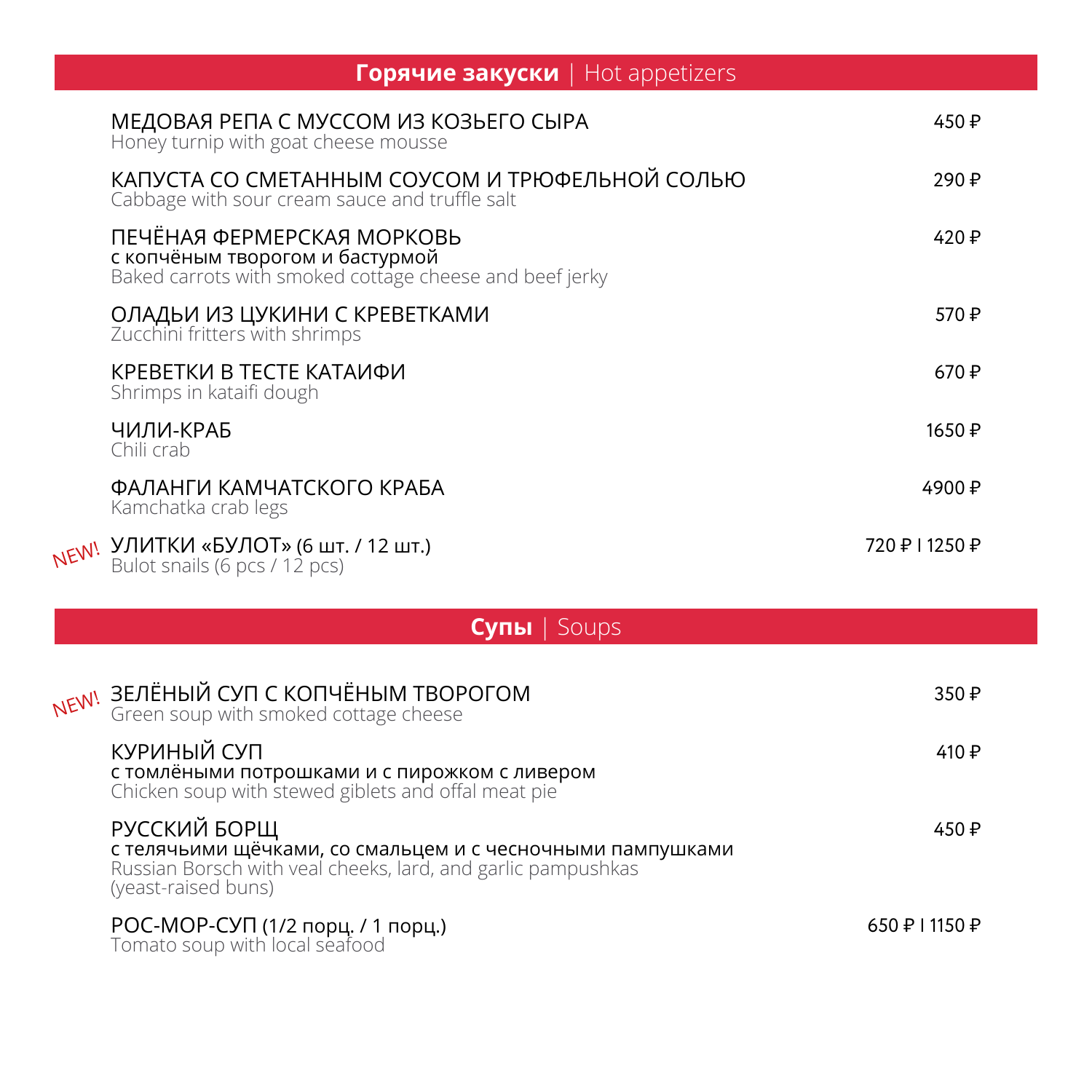| Паста<br>Pasta                                                                                   |                  |  |
|--------------------------------------------------------------------------------------------------|------------------|--|
| ПАСТА АЛИО & ОЛИО<br>Aglio & Olio pasta                                                          | 320P             |  |
| ПАСТА ЧЕТЫРЕ СЫРА<br>Four-cheese pasta                                                           | 580₽             |  |
| РАВИОЛИ<br>с молодым сыром и шпинатом<br>Ravioli with green cheese and spinach                   | 650 $\textsf{P}$ |  |
| НЬОККИ<br>с сыром Пармезан и ароматом трюфеля<br>Gnocchi with Parmesan cheese and truffle flavor | 650 $\textsf{P}$ |  |
| ОРЗО АЛЬ ПОМОДОРО СО СТРАЧАТЕЛЛОЙ<br>Orzo al pomodoro with Stracciatella                         | 640 ₽            |  |
| ПАСТА С МОРЕПРОДУКТАМИ (1/2 порц. / 1 порц.)<br>Seafood pasta                                    | 850 ₽   1580 ₽   |  |
| СПАГЕТТИ С КРАБОМ<br>Spaghetti with crab                                                         | 1900 ₽           |  |

|      | <b>Горячее</b>   Hot dishes                                                                                                              |        |
|------|------------------------------------------------------------------------------------------------------------------------------------------|--------|
|      | МУРМАНСКАЯ ТРЕСКА<br>с ризотто из сельдерея и с соусом из красной икры<br>Murmansk cod with celery risotto and red caviar sauce          | 780₽   |
|      | ФИЛЕ ПАРОВОГО СИБАСА<br>с пармантье из молодой моркови и шпината<br>Steamed sea bass fillet with parmentier of young carrots and spinach | 950 ₽  |
|      | ЛОСОСЬ<br>с зелёным гарниром и сметанно-огуречным соусом<br>Salmon with green garnish and sauce of sour cream and cucumber               | 1100 ₽ |
| NEW! | СТРОГАНОВ ИЗ РАПАНОВ<br>Rapa whelk Stroganoff                                                                                            | 750 ₽  |
|      | МАКРЕЛЬ С ФУРИКАКЕ<br>с пюре из печёного баклажана<br>Mackerel with furikake and baked eggplant puree                                    | 620 ₽  |
|      | КАЛЬМАР С БЕЛЫМИ ГРИБАМИ<br>с картофелем в устричном соусе<br>Squid with ceps and potatoes in oyster sauce                               | 870 ₽  |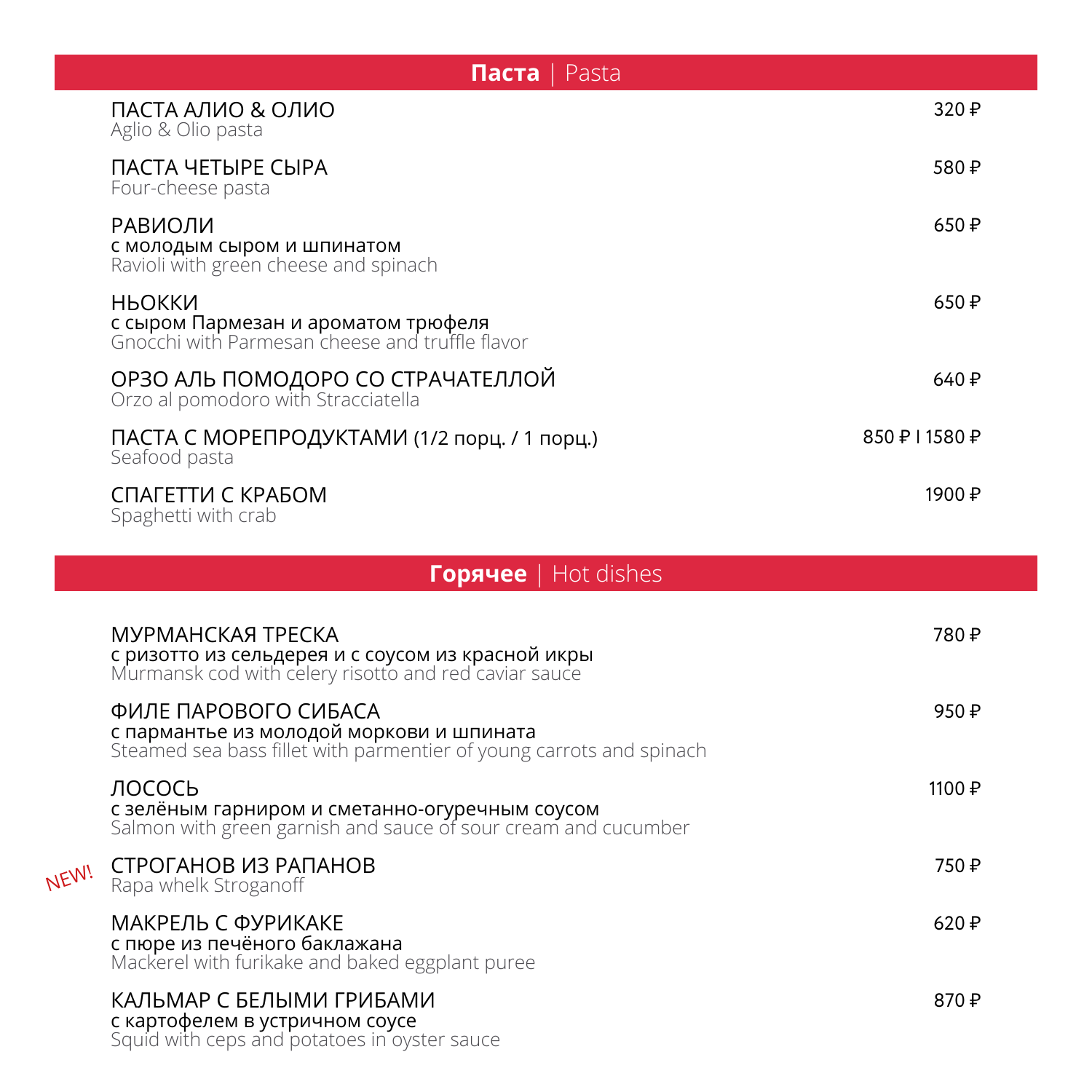| ГРЕБЕШКИ<br>с трюфельным пармантье и с цветной капустой<br>Scallops with truffle parmantier and cauliflower                                     | 980₽   |  |
|-------------------------------------------------------------------------------------------------------------------------------------------------|--------|--|
| P <sub>M</sub> 30TTO<br>с морепродуктами и тартаром из гребешка<br>Seafood risotto with scallop tartar                                          | 1100 ₽ |  |
| ПЕЛЬМЕНИ С МОРЕПРОДУКТАМИ<br>Pelmeni with seafood                                                                                               | 720 ₽  |  |
| ПЕЛЬМЕНИ С ОЛЕНИНОЙ<br>Pelmeni with venison                                                                                                     | 550₽   |  |
| КОПЧЁНАЯ ОЛЕНИНА<br>с гречкой из печи, брусникой и еловым вареньем<br>Smoked venison with oven-cooked buckwheat, red bilberries, and spruce jam | 1050 ₽ |  |
| ТЕЛЯЧЬИ ЩЁЧКИ<br>с картофельным муссом<br>Veal cheeks with mousse of fried potatoes                                                             | 790 ₽  |  |
| УТИНАЯ НОЖКА КОНФИ<br>с копчёной грушей и булгуром<br>Duck leg confit with smoked pear and bulgur                                               | 890 ₽  |  |
| <b>Xocnep</b>   Josper                                                                                                                          |        |  |
| ДАЛЬНЕВОСТОЧНЫЙ КОМАНДОРСКИЙ КАЛЬМАР-ГРИЛЬ<br>на открытом огне<br>Grilled far east squid cooked over an open fire                               | 870 ₽  |  |
| КОРОЛЕВСКИЕ КРЕВЕТКИ<br>на открытом огне<br>Royal shrimps cooked over an open fire                                                              | 840 ₽  |  |
| СИБАС НА УГЛЯХ<br>Char-grilled sea bass                                                                                                         | 850₽   |  |
| ДОРАДО НА УГЛЯХ<br>Char-grilled dorado                                                                                                          | 850 ₽  |  |
| ЖЕЛТОПЁРЫЙ ТУНЕЦ<br>с овощами и перечным соусом<br>Grilled yellow-fin tuna with vegetables and pepper sauce                                     | 1600 ₽ |  |
| ЩУПАЛЬЦА ОСЬМИНОГА<br>с овощами и перечным соусом                                                                                               | 1600 ₽ |  |

870 ₽

Grilled octopus tentacles with vegetables and pepper sauce

# ПЕЧЕНЫИ ЦЫПЛЕНОК С ХРУСТЯЩЕИ КОРОЧКОИ

Baked crispy chicken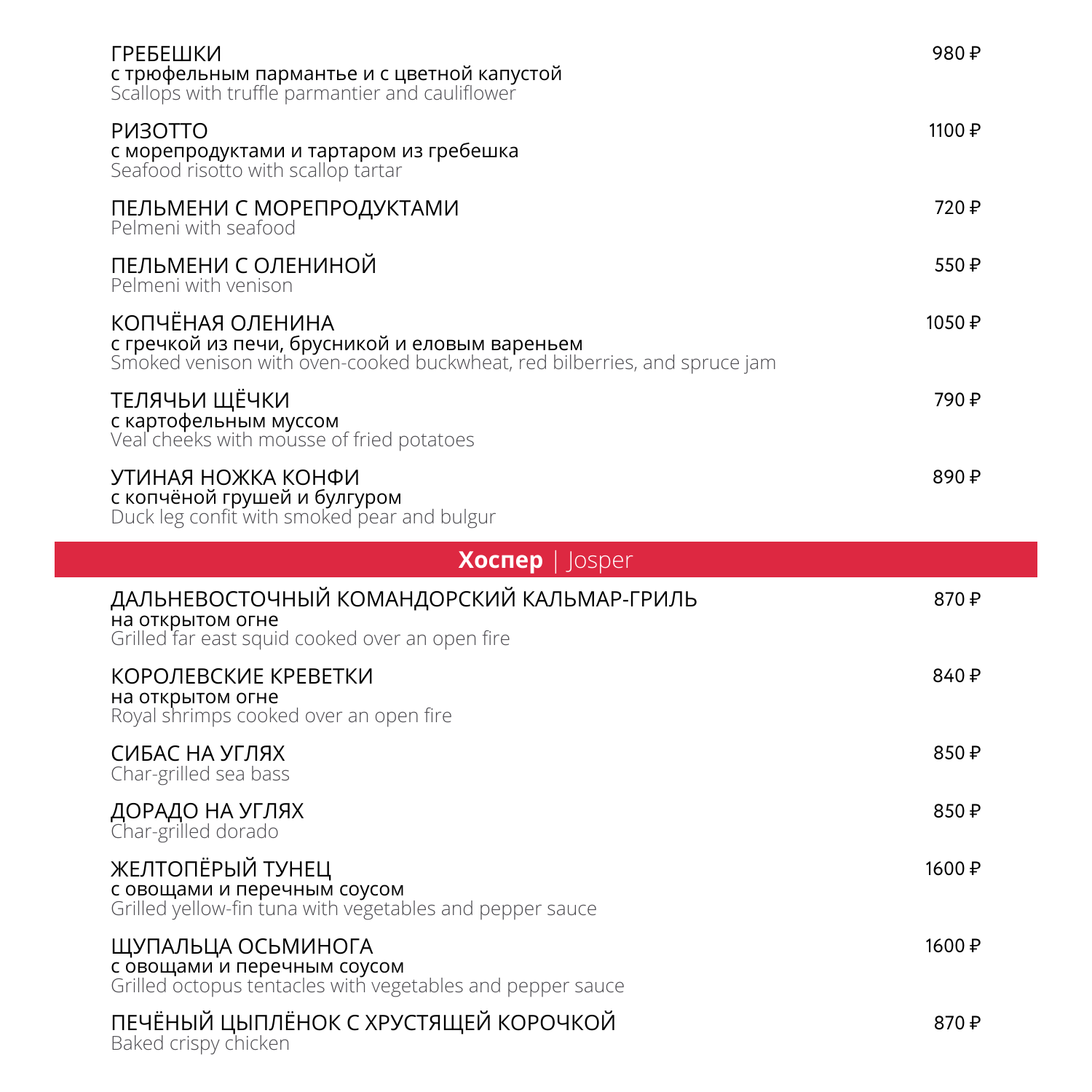| СВИНЫЕ РЁБРА<br>с глазурью из елового варенья<br>Pork ribs in spruce jam glazing                                                                                                                                                | 780₽   |
|---------------------------------------------------------------------------------------------------------------------------------------------------------------------------------------------------------------------------------|--------|
| УТИНАЯ ГРУДКА<br>с пастернаком и свекольными цукатами<br>Duck breast with parsnip and candied beetroot                                                                                                                          | 850₽   |
| БАРАНЬИ ЯЗЫЧКИ<br>с пшеничкой на топлёном молоке и с жжёной капустой<br>Lamb tongues with melted milk wheat and burnt cabbage                                                                                                   | 890 ₽  |
| КАРЕ ЯГНЁНКА<br>с пловом из полбы и с соусом Демиглас из винограда Изабелла<br>Rack of lamb with spelt pilaw and Isabella grapes demi-glace sauce                                                                               | 1900 ₽ |
| ФИЛЕ МРАМОРНОЙ ГОВЯДИНЫ<br>с пюре из батата<br>Marbled beef fillet with mashed sweet potatoes                                                                                                                                   | 1800 ₽ |
| СТЕЙК ФЛАНК С ПЕЧЁНОЙ МОРКОВЬЮ<br>Flank steak with baked carrots                                                                                                                                                                | 870 ₽  |
| СТЕЙК «НЬЮ-ЙОРК» СТРИПЛОИН<br>Striploin New York steak                                                                                                                                                                          | 1890 ₽ |
| СТЕЙК РИБАЙ<br>Ribeye steak                                                                                                                                                                                                     | 2990 ₽ |
| ПЛАТО ИЗ МОРЕПРОДУКТОВ<br>Щупальца осьминога, фаланги краба, сибас, кальмары,<br>королевские креветки, курильские гребешки<br>Seafood platter: octopus tentacles, crab legs, sea bass, squids,<br>royal shrimps, Kuril scallops | 9900 ₽ |
| <b>Гарниры</b>   Side dishes                                                                                                                                                                                                    |        |
| КАРТОФЕЛЬ, ЗАПЕЧЁННЫЙ В ТРАВАХ<br>Potatoes baked in herbs                                                                                                                                                                       | 250 ₽  |
| ПЮРЕ ИЗ ПЕЧЁНОГО КАРТОФЕЛЯ<br>Mashed fried potatoes                                                                                                                                                                             | 280₽   |
| ПЮРЕ ИЗ БАТАТА<br>Mashed sweet potatoes                                                                                                                                                                                         | 350 ₽  |
| ПЮРЕ ИЗ ПАСТЕРНАКА<br>Mashed parsnip                                                                                                                                                                                            | 430₽   |
| ОВОЩИ НА УГЛЯХ<br>Char-grilled vegetables                                                                                                                                                                                       | 450 ₽  |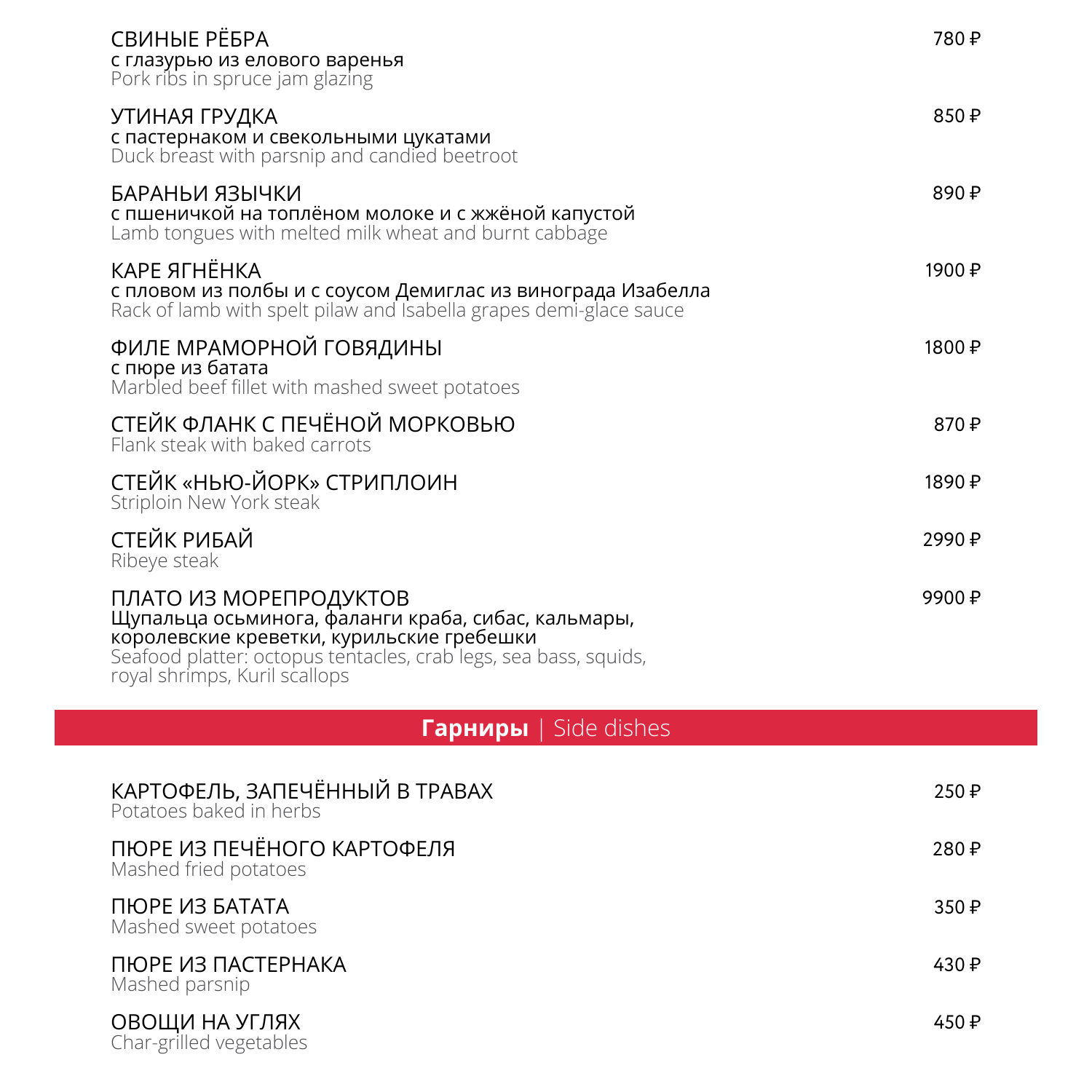Rice and almond

## БРОККОЛИ С АРАХИСОМ В УСТРИЧНОМ СОУСЕ

Broccoli with peanuts in oyster sauce

 $450 \text{ P}$ 

# **Домашнее мороженое и сорбеты** | Home-made ice cream and sorbets

| КЛАССИЧЕСКИЙ ПЛОМБИР<br>Extra rich ice cream | 150 ₽ |
|----------------------------------------------|-------|
| ШОКОЛАДНОЕ МОРОЖЕНОЕ<br>Chocolate ice cream  | 150 ₽ |
| СОРБЕТ ЛИМОН-ЛАЙМ<br>Lemon-and-lime sorbet   | 190 ₽ |

Мороженое и сорбеты изготовлены из сезонных продуктов. Спросите у вашего официанта о наличии вкусов. Ice-cream and sorbets are made of fruits and vegetables in season. Please ask your waiter about the available flavors.

| Десерты<br>Desserts                                                                                                                                          |                |
|--------------------------------------------------------------------------------------------------------------------------------------------------------------|----------------|
| ФИРМЕННЫЙ ДЕСЕРТ ОТ ШЕФА<br>слоёный торт с крем-пломбиром и с солёной карамелью<br>Chef's special desert<br>Layer cake with rich ice-cream and salty caramel | 420 ₽          |
| КРЕМ-БРЮЛЕ<br>Creme brulée                                                                                                                                   | 360 ₽          |
| ТЫКВЕННЫЙ ПИРОГ<br>Pumpkin pie                                                                                                                               | 390 ₽          |
| МУСС ИЗ КОКОСА И МАРАКУЙИ<br>Coconut-and-passionfruit mousse                                                                                                 | 510 ₽          |
| МАНГО-МАЛИНА<br>Mango-raspberry                                                                                                                              | 420 ₽          |
| ШОКОЛАД-СМОРОДИНА<br>Chocolate-currant                                                                                                                       | 360 ₽          |
| ТРЕС ЛЕЧЕС<br>на топлёном молоке с вареньем из персиков и муссом из козьего сыра<br>Tres leches of baked milk with peach jam and goat cheese mousse          | 290 ₽          |
| ОСТАТКИ СЛАДКИ<br>Meringue style dessert                                                                                                                     | 350 $\text{P}$ |
| ТАРЕЛКА С ЭКЗОТИЧЕСКИМИ ФРУКТАМИ<br>Exotic fruits plate                                                                                                      | 1400 ₽         |